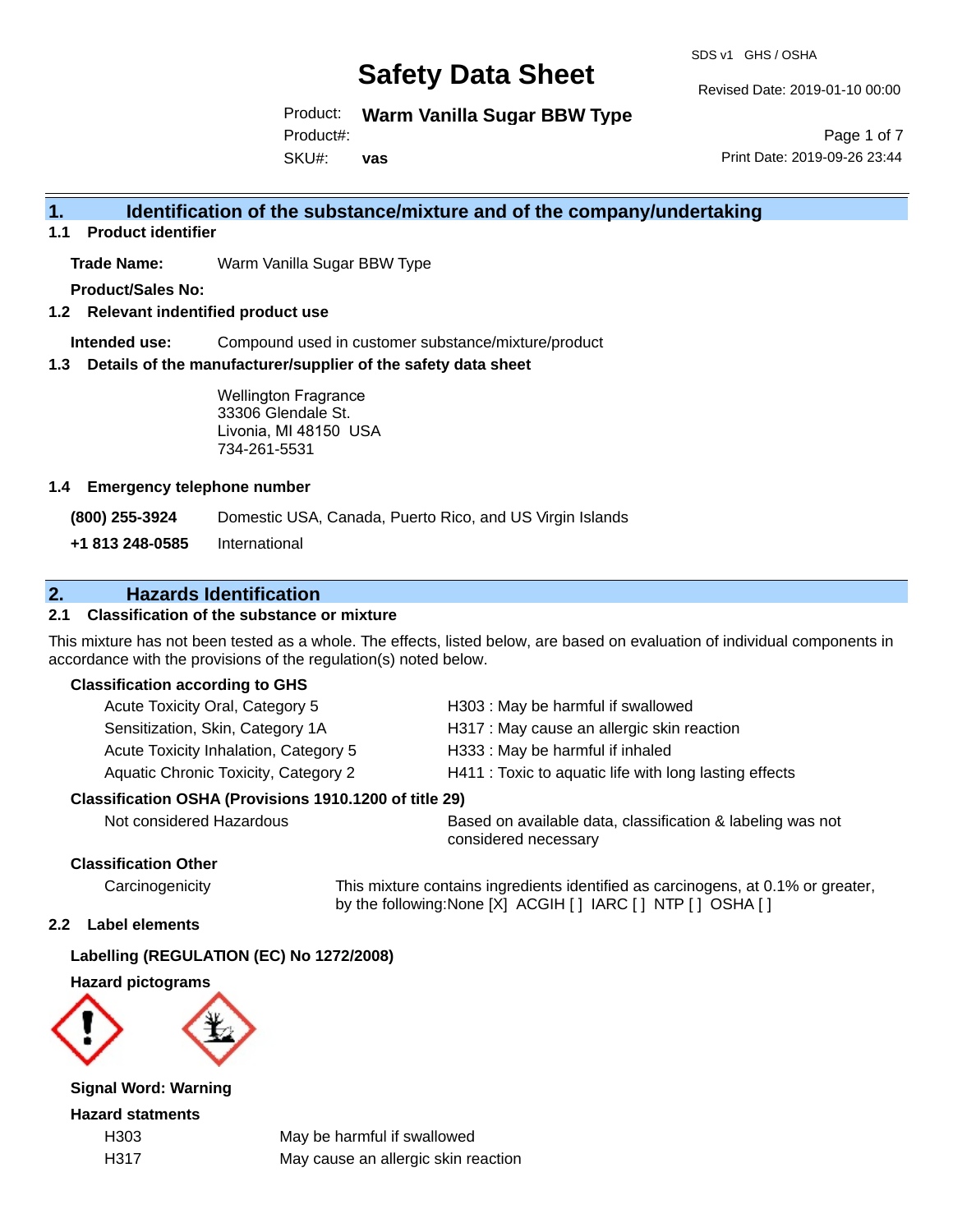SDS v1 GHS / OSHA

Revised Date: 2019-01-10 00:00

Print Date: 2019-09-26 23:44

Page 2 of 7

### Product: **Warm Vanilla Sugar BBW Type**

SKU#: Product#: **vas**

|     | H333                            | May be harmful if inhaled                                               |
|-----|---------------------------------|-------------------------------------------------------------------------|
|     | H411                            | Toxic to aquatic life with long lasting effects                         |
|     | <b>Precautionary Statements</b> |                                                                         |
|     | <b>Prevention:</b>              |                                                                         |
|     | P <sub>272</sub>                | Contaminated work clothing should not be allowed out of the workplace   |
|     | P <sub>273</sub>                | Avoid release to the environment                                        |
|     | Response:                       |                                                                         |
|     | $P302 + P352$                   | IF ON SKIN: Wash with soap and water                                    |
|     | $P304 + P312$                   | IF INHALED: Call a POISON CENTER or doctor/physician if you feel unwell |
|     | P312                            | Call a POISON CENTER or doctor/physician if you feel unwell             |
|     | $P333 + P313$                   | If skin irritation or a rash occurs: Get medical advice/attention       |
|     | P363                            | Wash contaminated clothing before reuse                                 |
|     | P391                            | <b>Collect Spillage</b>                                                 |
| 2.3 | <b>Other Hazards</b>            |                                                                         |

**no data available**

## **3. Composition/Information on Ingredients**

### **3.1 Mixtures**

This product is a complex mixture of ingredients, which contains among others the following substance(s), presenting a health or environmental hazard within the meaning of the UN Globally Harmonized System of Classification and Labeling of Chemicals (GHS):

| CAS#<br>Ingredient                 | EC#                                                                                                                                                     | Conc.<br>Range | <b>GHS Classification</b>    |
|------------------------------------|---------------------------------------------------------------------------------------------------------------------------------------------------------|----------------|------------------------------|
| 101-86-0                           | 202-983-3<br>Hexyl cinnamaldehyde                                                                                                                       | $2 - 5\%$      | H303; H316; H317; H400; H411 |
| 120-51-4<br><b>Benzyl Benzoate</b> | 204-402-9                                                                                                                                               | $2 - 5%$       | H302; H313; H400; H411       |
| 1222-05-5                          | 214-946-9<br>Hexamethylindanopyran                                                                                                                      | $2 - 5%$       | H316; H400; H410             |
| 31906-04-4                         | 250-863-4<br>Hydroxyisohexyl 3-cyclohexene carboxaldehyde                                                                                               | $2 - 5 \%$     | H317: H402                   |
| $121 - 33 - 5$<br>vanillin         | 204-465-2                                                                                                                                               | 2 - 5 %        | H303; H319                   |
|                                    | $\Omega$ and $\Omega$ and $\Omega$ and $\Omega$ and $\Omega$ and $\Omega$ and $\Omega$ and $\Omega$ and $\Omega$ and $\Omega$ and $\Omega$ and $\Omega$ |                |                              |

See Section 16 for full text of GHS classification codes

See Section 16 for full text of GHS classification codes which where not shown in section 2

Total Hydrocarbon Content (%  $w/w$ ) = 0.05

## **4. First Aid Measures**

### **4.1 Description of first aid measures**

**Inhalation:** Remove from exposure site to fresh air and keep at rest. Obtain medical advice.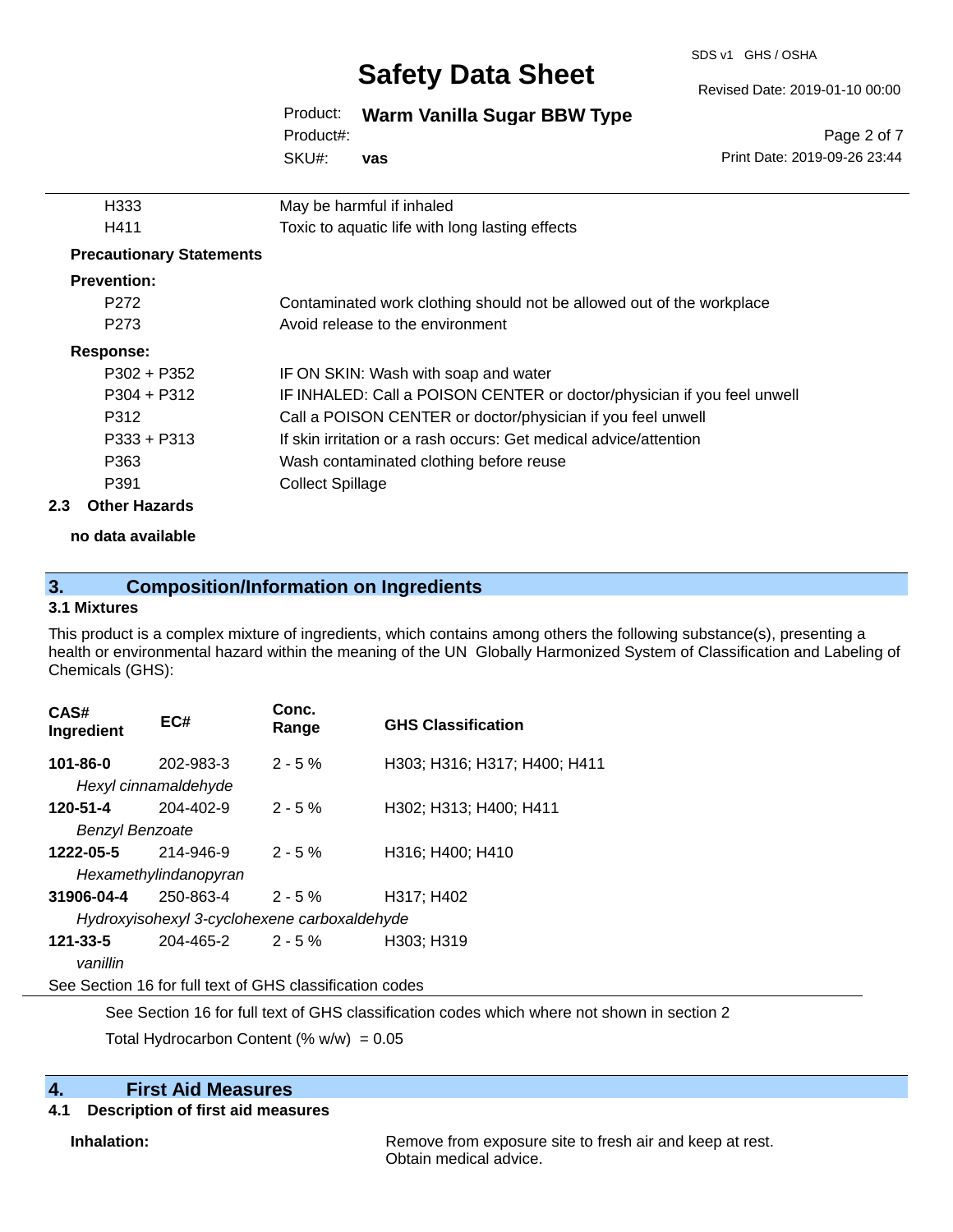SDS v1 GHS / OSHA

Revised Date: 2019-01-10 00:00

| Product: Warm Vanilla Sugar BBW Type |  |  |  |  |  |
|--------------------------------------|--|--|--|--|--|
|--------------------------------------|--|--|--|--|--|

SKU#: Product#:

**vas**

Page 3 of 7 Print Date: 2019-09-26 23:44

| Eye Exposure:                                                                     | Flush immediately with water for at least 15 minutes.<br>Contact physician if symptoms persist.               |
|-----------------------------------------------------------------------------------|---------------------------------------------------------------------------------------------------------------|
| <b>Skin Exposure:</b>                                                             | Remove contaminated clothes. Wash thoroughly with water (and soap).<br>Contact physician if symptoms persist. |
| Ingestion:                                                                        | Rinse mouth with water and obtain medical advice.                                                             |
| 4.2 Most important symptoms and effects, both acute and delayed                   |                                                                                                               |
| <b>Symptoms:</b>                                                                  | no data available                                                                                             |
| Risks:                                                                            | Refer to Section 2.2 "Hazard Statements"                                                                      |
| Indication of any immediate medical attention and special treatment needed<br>4.3 |                                                                                                               |
| Treatment:                                                                        | Refer to Section 2.2 "Response"                                                                               |
|                                                                                   |                                                                                                               |
| 5.<br><b>Fire-Fighting measures</b>                                               |                                                                                                               |
| <b>Extinguishing media</b><br>5.1                                                 |                                                                                                               |
| Suitable:                                                                         | Carbon dioxide (CO2), Dry chemical, Foam                                                                      |
| Unsuitable                                                                        | Do not use a direct water jet on burning material                                                             |
| Special hazards arising from the substance or mixture<br>5.2                      |                                                                                                               |
| <b>During fire fighting:</b>                                                      | Water may be ineffective                                                                                      |
| 5.3 Advice for firefighters                                                       |                                                                                                               |
| <b>Further information:</b>                                                       | Standard procedure for chemical fires                                                                         |
|                                                                                   |                                                                                                               |

## **6. Accidental Release Measures**

#### **6.1 Personal precautions, protective equipment and emergency procedures**

Avoid inhalation and contact with skin and eyes. A self-contained breathing apparatus is recommended in case of a major spill.

#### **6.2 Environmental precautions**

Keep away from drains, soil, and surface and groundwater.

#### **6.3 Methods and materials for containment and cleaning up**

Clean up spillage promptly. Remove ignition sources. Provide adequate ventilation. Avoid excessive inhalation of vapors. Gross spillages should be contained by use of sand or inert powder and disposed of according to the local regulations.

#### **6.4 Reference to other sections**

Not Applicable

#### **7. Handling and Storage**

#### **7.1 Precautions for safe handling**

Apply according to good manufacturing and industrial hygiene practices with proper ventilation. Do not drink, eat or smoke while handling. Respect good personal hygiene.

#### **7.2 Conditions for safe storage, including any incompatibilities**

Store in a cool, dry and ventilated area away from heat sources and protected from light in tightly closed original container. Avoid uncoated metal container. Keep air contact to a minimum.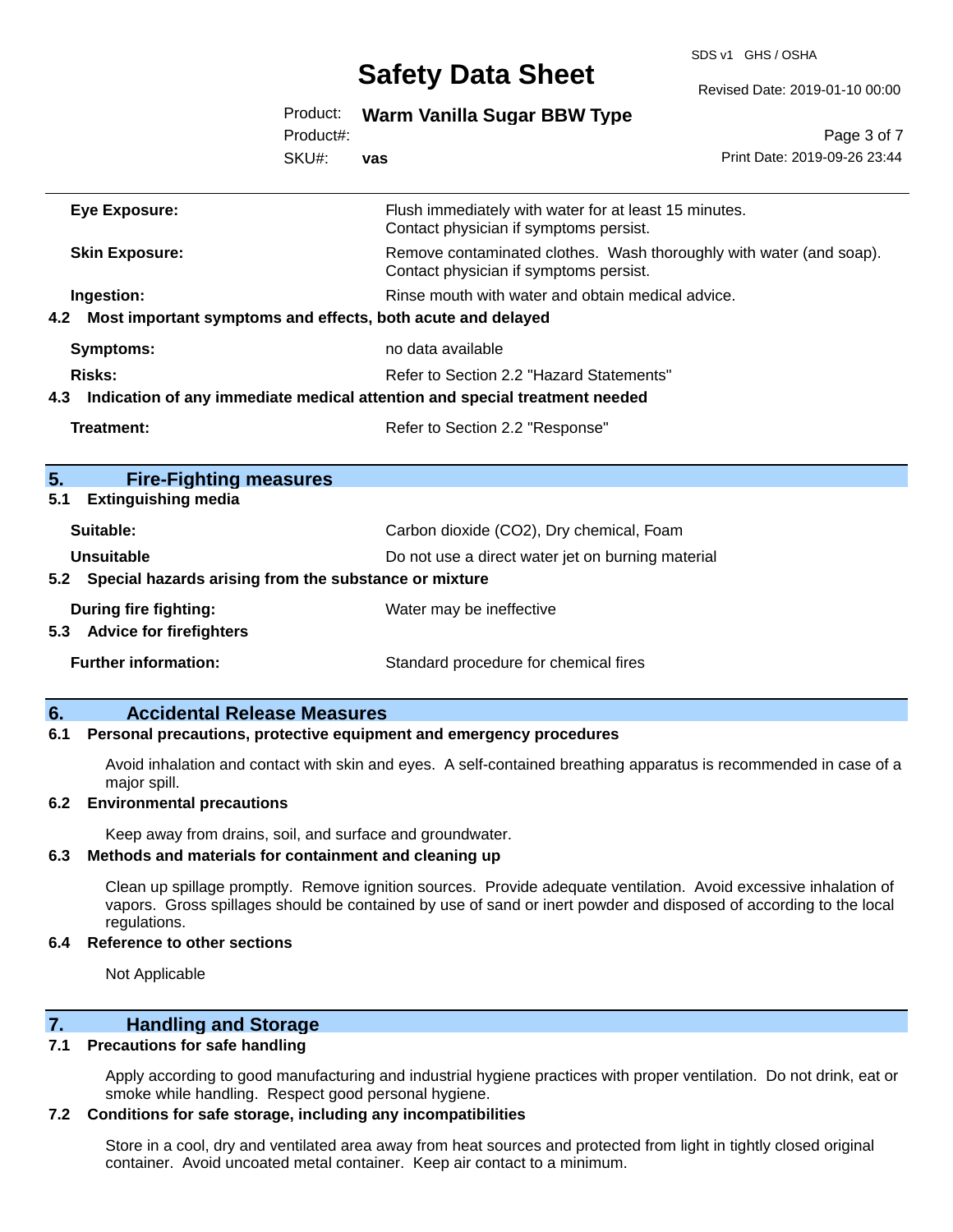Revised Date: 2019-01-10 00:00

Product: **Warm Vanilla Sugar BBW Type**

Product#:

SKU#: **vas**

Page 4 of 7 Print Date: 2019-09-26 23:44

### **7.3 Specific end uses**

No information available

## **8. Exposure Controls/Personal Protection**

**8.1 Control parameters**

| <b>Exposure Limits:</b>                               | Contains no substances with occupational exposure limit values.                                                                          |
|-------------------------------------------------------|------------------------------------------------------------------------------------------------------------------------------------------|
| <b>Engineering Controls:</b>                          | Use local exhaust as needed.                                                                                                             |
| 8.2 Exposure controls - Personal protective equipment |                                                                                                                                          |
| Eye protection:                                       | Tightly sealed goggles, face shield, or safety glasses with brow guards and side shields, etc.<br>as may be appropriate for the exposure |
| <b>Respiratory protection:</b>                        | Avoid excessive inhalation of concentrated vapors. Apply local ventilation where appropriate.                                            |
| <b>Skin protection:</b>                               | Avoid Skin contact. Use chemically resistant gloves as needed.                                                                           |

## **9. Physical and Chemical Properties**

### **9.1 Information on basic physical and chemical properties**

| <b>Appearance:</b>           | Liquid                                  |
|------------------------------|-----------------------------------------|
| Odor:                        | <b>Conforms to Standard</b>             |
| Color:                       | <b>Colorless to Nearly Colorless G0</b> |
| <b>Viscosity:</b>            | Liquid                                  |
| <b>Freezing Point:</b>       | Not determined                          |
| <b>Boiling Point:</b>        | Not determined                          |
| <b>Melting Point:</b>        | Not determined                          |
| <b>Flashpoint (CCCFP):</b>   | >200 F (93.33 C)                        |
| <b>Auto flammability:</b>    | Not determined                          |
| <b>Explosive Properties:</b> | None Expected                           |
| <b>Oxidizing properties:</b> | None Expected                           |
| Vapor Pressure (mmHg@20 C):  | 0.0008                                  |
| %VOC:                        | 0.00                                    |
| Specific Gravity @ 25 C:     | 0.9400                                  |
| Density @ 25 C:              | 0.9370                                  |
| Refractive Index @ 20 C:     | 1.4580                                  |
| Soluble in:                  | Oil                                     |

## **10. Stability and Reactivity**

**10.1 Reactivity** None **10.2 Chemical stability** Stable **10.3 Possibility of hazardous reactions** None known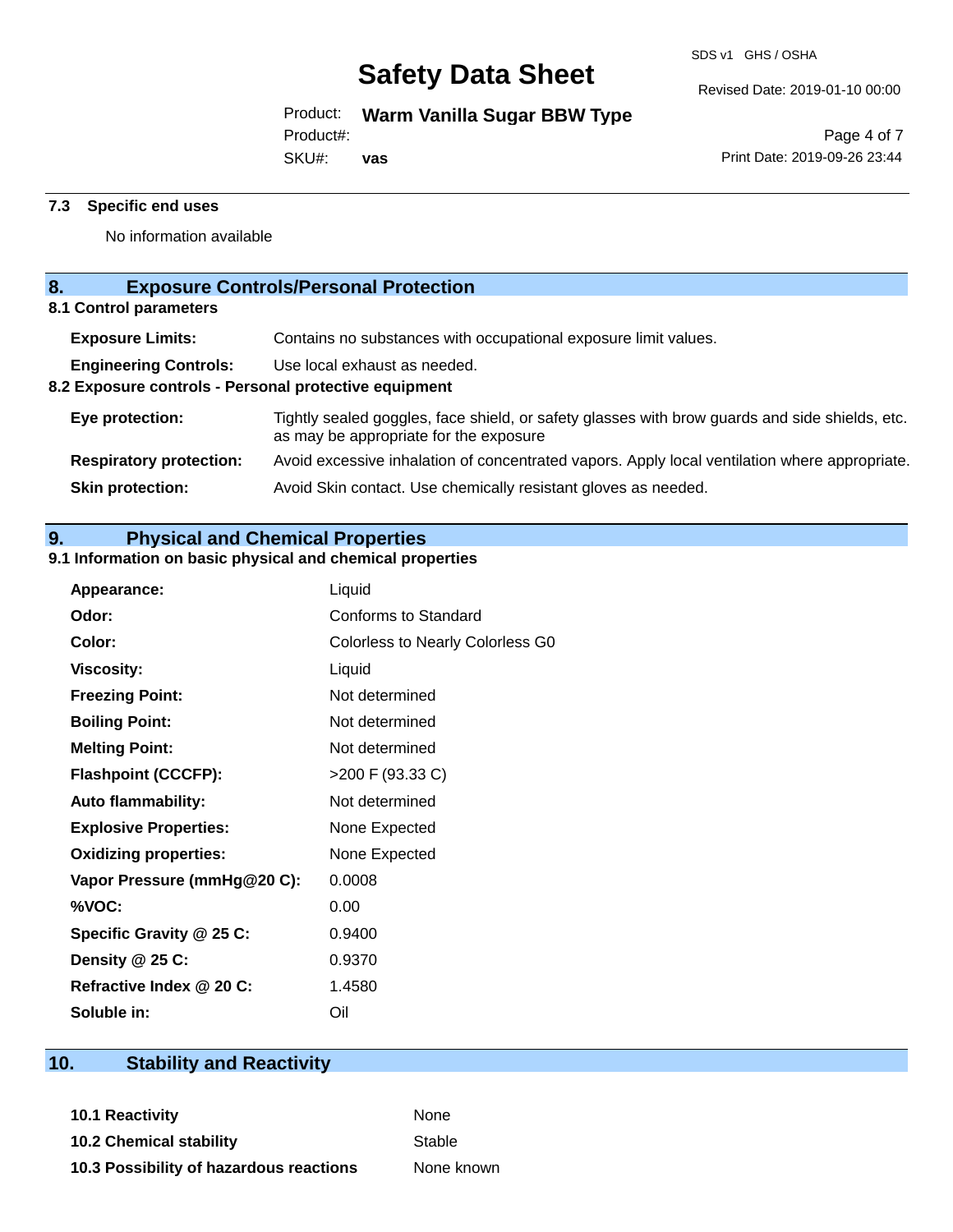SDS v1 GHS / OSHA

Revised Date: 2019-01-10 00:00

### Product: **Warm Vanilla Sugar BBW Type**

**10.5 Incompatible materials** Strong oxidizing agents, strong acids, and alkalis

SKU#: Product#:

**10.4 Conditions to avoid** None known

**10.6 Hazardous decomposition products** None known

**vas**

Page 5 of 7 Print Date: 2019-09-26 23:44

| <b>Toxicological Information</b><br>11.                                                                             |                                                          |
|---------------------------------------------------------------------------------------------------------------------|----------------------------------------------------------|
| <b>11.1 Toxicological Effects</b>                                                                                   |                                                          |
| Acute Toxicity Estimates (ATEs) based on the individual Ingredient Toxicity Data utilizing the "Additivity Formula" |                                                          |
| Acute toxicity - Oral - (Rat) mg/kg                                                                                 | (LD50: 4901.9607) May be harmful if swallowed            |
| Acute toxicity - Dermal - (Rabbit) mg/kg                                                                            | Not classified - the classification criteria are not met |
| Acute toxicity - Inhalation - (Rat) mg/L/4hr                                                                        | (LD50: 136.7053) May be harmful if inhaled               |
| <b>Skin corrosion / irritation</b>                                                                                  | May be harmful if inhaled                                |
| Serious eye damage / irritation                                                                                     | Not classified - the classification criteria are not met |
| <b>Respiratory sensitization</b>                                                                                    | Not classified - the classification criteria are not met |
| <b>Skin sensitization</b>                                                                                           | May cause an allergic skin reaction                      |
| <b>Germ cell mutagenicity</b>                                                                                       | Not classified - the classification criteria are not met |
| Carcinogenicity                                                                                                     | Not classified - the classification criteria are not met |
| <b>Reproductive toxicity</b>                                                                                        | Not classified - the classification criteria are not met |
| Specific target organ toxicity - single exposure                                                                    | Not classified - the classification criteria are not met |
| Specific target organ toxicity - repeated exposure                                                                  | Not classified - the classification criteria are not met |
| <b>Aspiration hazard</b>                                                                                            | Not classified - the classification criteria are not met |

| 12.<br><b>Ecological Information</b> |  |
|--------------------------------------|--|
|--------------------------------------|--|

**12.1 Toxicity**

| <b>Acute acquatic toxicity</b>     | Not classified - the classification criteria are not met |
|------------------------------------|----------------------------------------------------------|
| <b>Chronic acquatic toxicity</b>   | Toxic to aquatic life with long lasting effects          |
| <b>Toxicity Data on soil</b>       | no data available                                        |
| <b>Toxicity on other organisms</b> | no data available                                        |
|                                    |                                                          |
| 12.2 Persistence and degradability | no data available                                        |
| 12.3 Bioaccumulative potential     | no data available                                        |
| 12.4 Mobility in soil              | no data available                                        |
| 12.5 Other adverse effects         | no data available                                        |

#### **13. Disposal Conditions**

#### **13.1 Waste treatment methods**

Do not allow product to reach sewage systems. Dispose of in accordance with all local and national regulations. Send to a licensed waste management company.The product should not be allowed to enter drains, water courses or the soil. Do not contaminate ponds, waterways or ditches with chemical or used container.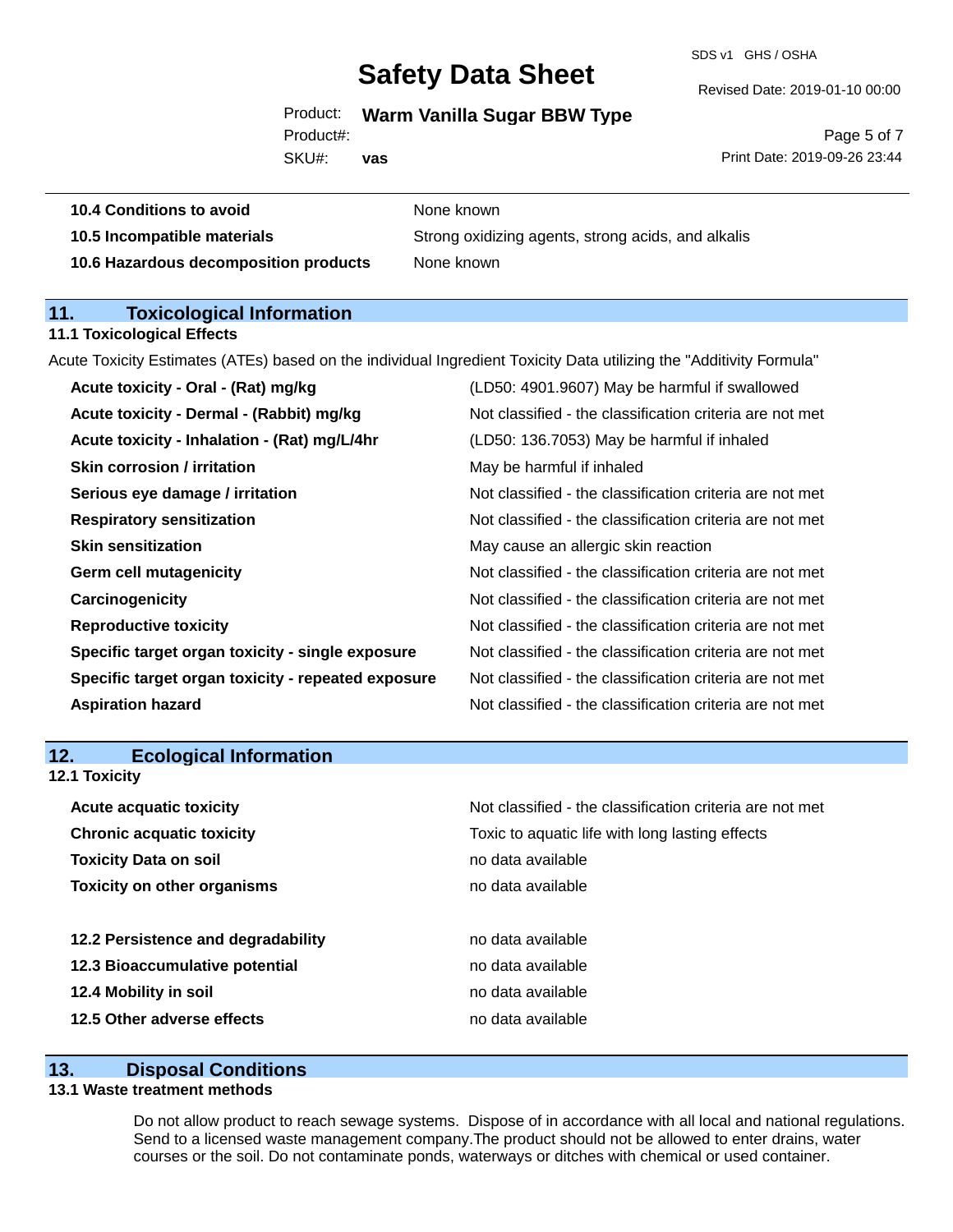SDS v1 GHS / OSHA

Revised Date: 2019-01-10 00:00

Product: **Warm Vanilla Sugar BBW Type**

Product#:

SKU#: **vas**

Page 6 of 7 Print Date: 2019-09-26 23:44

# **14. Transport Information**

| <b>Marine Pollutant</b>                                       | Yes. Ingredient of greatest environmental impact:<br>1222-05-5: (2 - 5 %) : Hexamethylindanopyran |              |                                     |                 |        |
|---------------------------------------------------------------|---------------------------------------------------------------------------------------------------|--------------|-------------------------------------|-----------------|--------|
| <b>Regulator</b>                                              |                                                                                                   | <b>Class</b> | <b>Pack Group</b>                   | <b>Sub Risk</b> | UN-nr. |
| U.S. DOT (Non-Bulk)                                           |                                                                                                   |              | Not Regulated - Not Dangerous Goods |                 |        |
| Chemicals NOI                                                 |                                                                                                   |              |                                     |                 |        |
| <b>ADR/RID (International Road/Rail)</b>                      |                                                                                                   |              |                                     |                 |        |
| <b>Environmentally Hazardous</b><br>Substance, Liquid, n.o.s. |                                                                                                   | 9            | Ш                                   |                 | UN3082 |
| <b>IATA (Air Cargo)</b>                                       |                                                                                                   |              |                                     |                 |        |
| <b>Environmentally Hazardous</b><br>Substance, Liquid, n.o.s. |                                                                                                   | 9            | Ш                                   |                 | UN3082 |
| IMDG (Sea)                                                    |                                                                                                   |              |                                     |                 |        |
| <b>Environmentally Hazardous</b><br>Substance, Liquid, n.o.s. |                                                                                                   | 9            | Ш                                   |                 | UN3082 |

| 15.<br><b>Regulatory Information</b>      |                                                              |
|-------------------------------------------|--------------------------------------------------------------|
| <b>U.S. Federal Regulations</b>           |                                                              |
| <b>TSCA (Toxic Substance Control Act)</b> | All components of the substance/mixture are listed or exempt |
| 40 CFR(EPCRA, SARA, CERCLA and CAA)       | This product contains NO components of concern.              |
| <b>U.S. State Regulations</b>             |                                                              |
| <b>California Proposition 65 Warning</b>  | No Warning required                                          |
| <b>Canadian Regulations</b>               |                                                              |
| <b>DSL</b>                                | 100.00% of the components are listed or exempt.              |

## **16. Other Information**

### **GHS H-Statements referred to under section 3 and not listed in section 2**

| H302: Harmful if swallowed                    | H313 : May be harmful in contact with skin                     |
|-----------------------------------------------|----------------------------------------------------------------|
| H316 : Causes mild skin irritation            | H317 : May cause an allergic skin reaction                     |
| H319 : Causes serious eye irritation          | H400 : Very Toxic to aquatic life                              |
| H402 : Harmful to aquatic life                | H410 : Very toxic to aquatic life with long lasting<br>effects |
| <b>Total Fractional Values</b>                |                                                                |
| (TFV) Risk                                    | (TFV) Risk                                                     |
| (36.58) Acute Toxicity Inhalation, Category 5 | (24.00) Sensitization, Skin, Category 1A                       |
| (13.44) Aquatic Chronic Toxicity, Category 3  | (4.50) Sensitization, Skin, Category 1B                        |
| (1.34) Aquatic Chronic Toxicity, Category 2   | (1.02) Acute Toxicity Oral, Category 5                         |